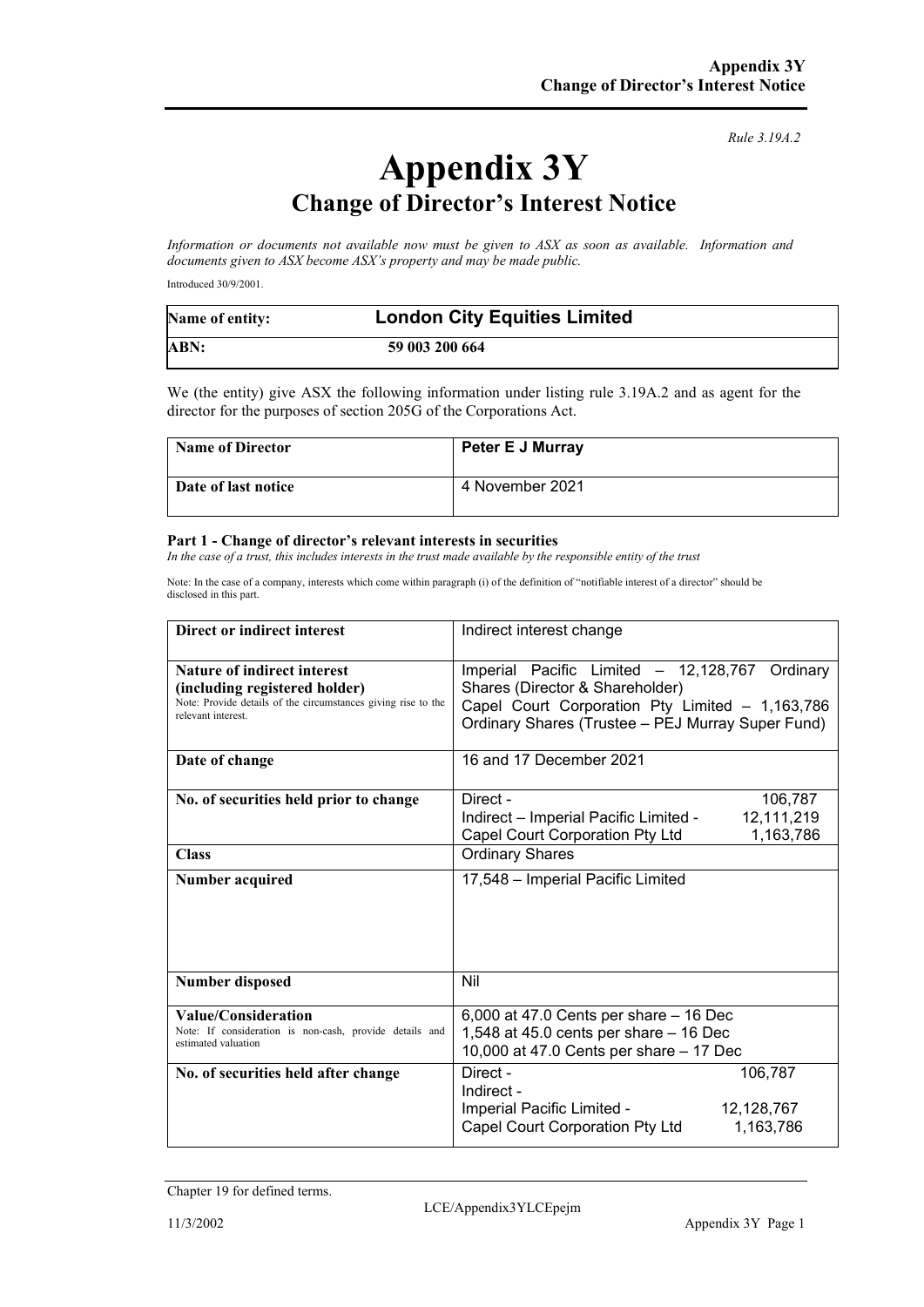| Nature of change                                                                                                                                       | Market Purchase |
|--------------------------------------------------------------------------------------------------------------------------------------------------------|-----------------|
| Example: on-market trade, off-market trade, exercise of<br>options, issue of securities under dividend reinvestment plan,<br>participation in buy-back |                 |

## **Part 2 – Change of director's interests in contracts**

Note: In the case of a company, interests which come within paragraph (ii) of the definition of "notifiable interest of a director" should be disclosed in this part.

| <b>Detail of contract</b>                                                                                                                                                   | <b>NA</b> |
|-----------------------------------------------------------------------------------------------------------------------------------------------------------------------------|-----------|
| <b>Nature of interest</b>                                                                                                                                                   | <b>NA</b> |
| Name of registered holder<br>(if issued securities)                                                                                                                         | <b>NA</b> |
| Date of change                                                                                                                                                              | <b>NA</b> |
| No. and class of securities to which<br>interest related prior to change<br>Note: Details are only required for a contract in relation to which the<br>interest has changed | NA.       |
| <b>Interest acquired</b>                                                                                                                                                    | NA.       |
| <b>Interest disposed</b>                                                                                                                                                    | NA.       |
| <b>Value/Consideration</b><br>Note: If consideration is non-cash, provide details and an estimated<br>valuation                                                             | <b>NA</b> |
| Interest after change                                                                                                                                                       | NA        |

### **Part 3 – Closed Period**

| Were the interests in the securities or No<br>contracts detailed above traded during a              |                |
|-----------------------------------------------------------------------------------------------------|----------------|
| closed period where prior written<br>permission was required?                                       |                |
| If so, was prior written clearance<br>provided to allow the trade to proceed<br>during this period? | Not Applicable |
| If prior clearance was provided, on what<br>date was this provided?                                 | Not Applicable |

Signed …………………………………. 17 December 2021

<sup>+</sup> See chapter 19 for defined terms.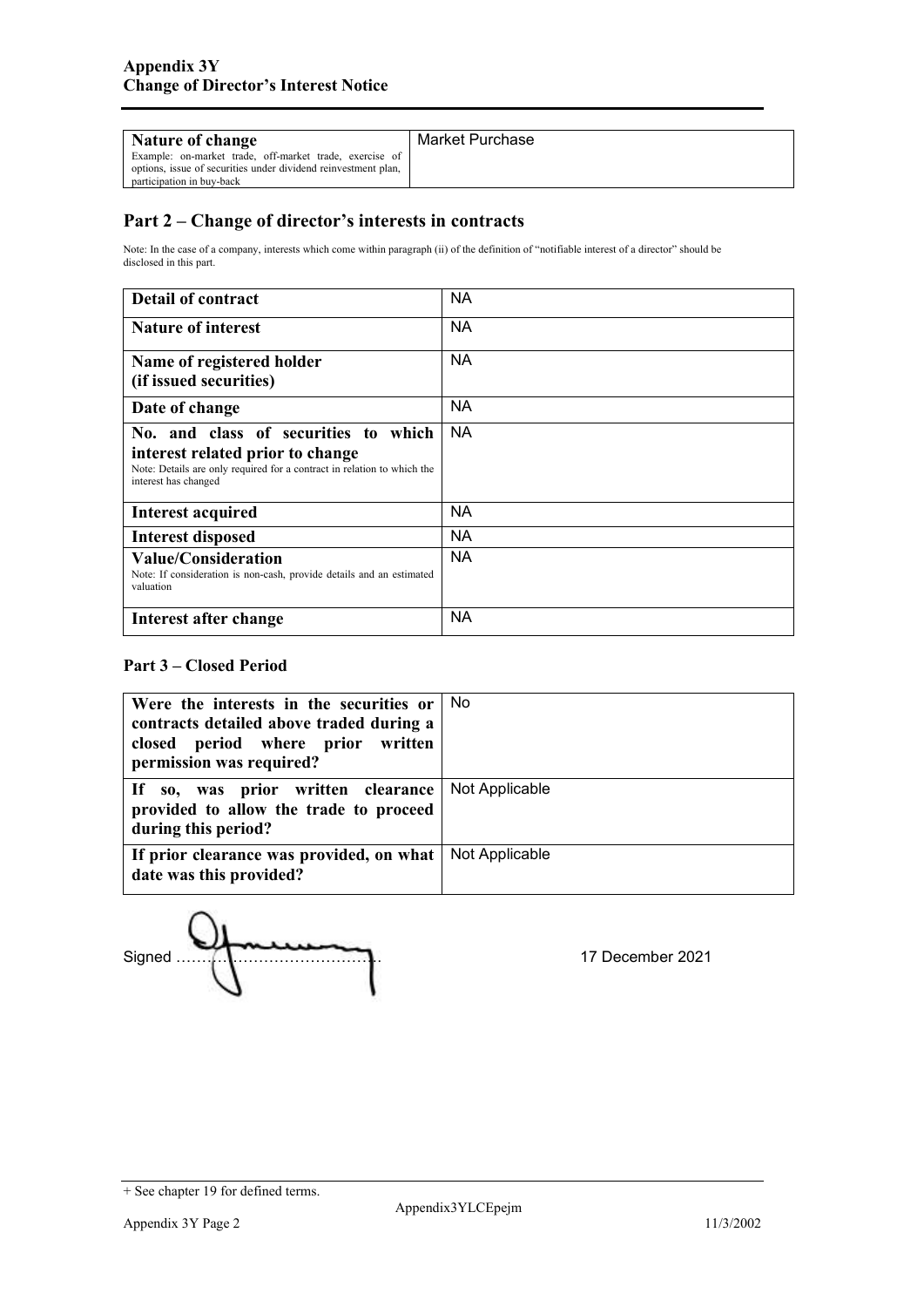*Rule 3.19A.2*

# **Appendix 3Y Change of Director's Interest Notice**

*Information or documents not available now must be given to ASX as soon as available. Information and documents given to ASX become ASX's property and may be made public.*

Introduced 30/9/2001.

| Name of entity: | <b>London City Equities Limited</b> |
|-----------------|-------------------------------------|
| ABN:            | 59 003 200 664                      |

We (the entity) give ASX the following information under listing rule 3.19A.2 and as agent for the director for the purposes of section 205G of the Corporations Act.

| <b>Name of Director</b> | <b>David G Butel</b> |
|-------------------------|----------------------|
| Date of last notice     | 4 November 2021      |

#### **Part 1 - Change of director's relevant interests in securities**

*In the case of a trust, this includes interests in the trust made available by the responsible entity of the trust* 

Note: In the case of a company, interests which come within paragraph (i) of the definition of "notifiable interest of a director" should be disclosed in this part.

| Direct or indirect interest                                                                                                                                | Indirect change                                                                                                                                                   |  |
|------------------------------------------------------------------------------------------------------------------------------------------------------------|-------------------------------------------------------------------------------------------------------------------------------------------------------------------|--|
| <b>Nature of indirect interest</b><br>(including registered holder)<br>Note: Provide details of the circumstances giving rise to the<br>relevant interest. | Indirect $-$<br>DG Butel Superannuation Fund<br>(Grow Wrap)<br>120,934<br>Imperial Pacific Limited -<br>12,128,767<br>(Director & Shareholder)                    |  |
| Date of change                                                                                                                                             | 16 and 17 December 2021                                                                                                                                           |  |
| No. of securities held prior to change<br><b>Class</b><br>Number acquired                                                                                  | Indirect $-$<br>DG Butel Superannuation Fund<br>(Grow Wrap)<br>120,934<br>Imperial Pacific Limited -<br>12,111,219<br><b>Fully Paid Ordinary Shares</b><br>17,548 |  |
| <b>Number disposed</b>                                                                                                                                     | Nil                                                                                                                                                               |  |
| Value/Consideration<br>Note: If consideration is non-cash, provide details and<br>estimated valuation                                                      | 6,000 at 47.0 Cents per share - 16 Dec<br>1,548 at 45.0 cents per share $-$ 16 Dec<br>10,000 at 47.0 Cents per share - 17 Dec                                     |  |
| No. of securities held after change                                                                                                                        | Indirect $-$<br>DG Butel Superannuation Fund<br>(Grow Wrap)<br>120.934<br>Imperial Pacific Limited -<br>12,128,767                                                |  |

Chapter 19 for defined terms.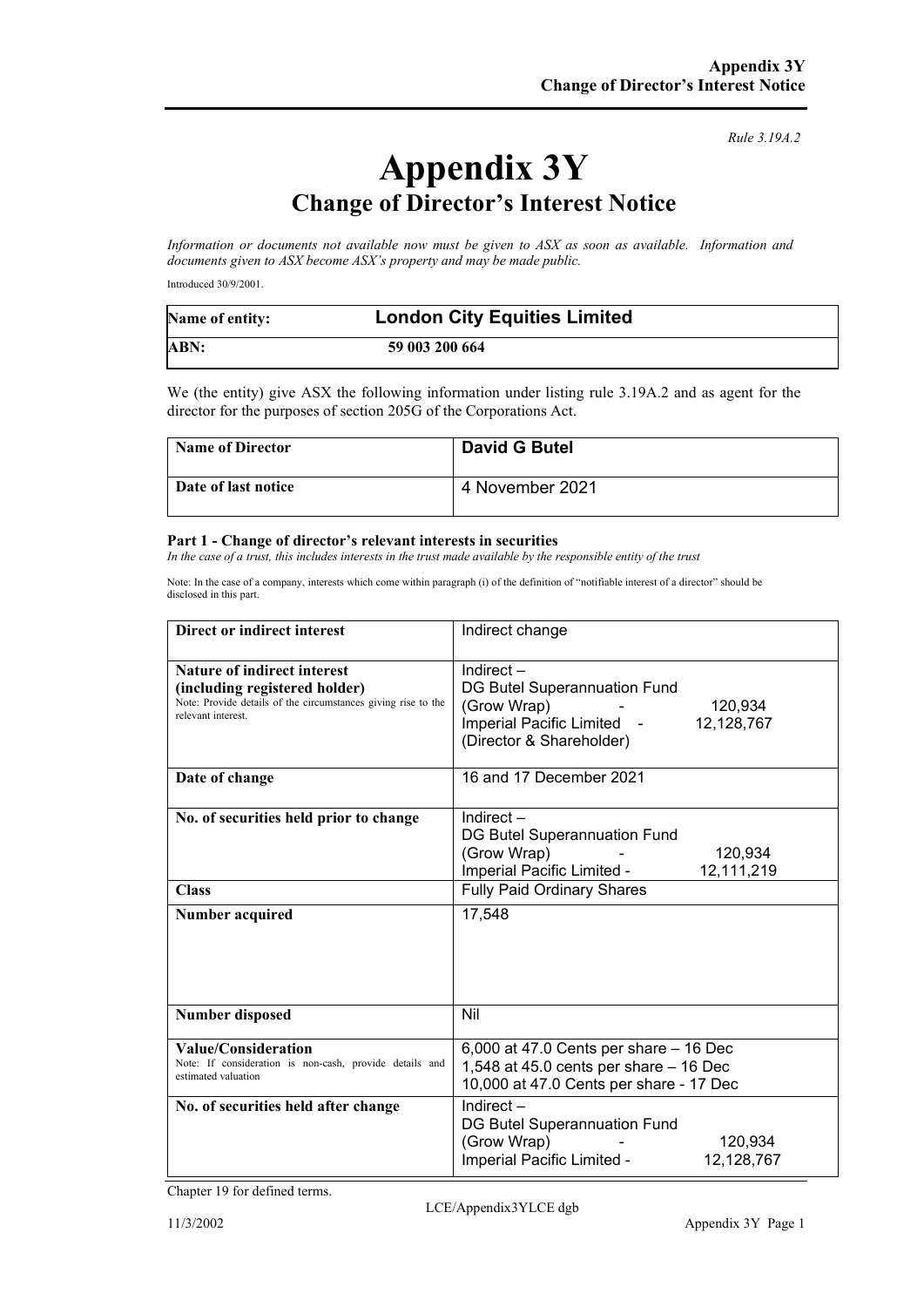| <b>Nature of change</b>                                                                                                                                | Market Purchase |
|--------------------------------------------------------------------------------------------------------------------------------------------------------|-----------------|
| Example: on-market trade, off-market trade, exercise of<br>options, issue of securities under dividend reinvestment plan,<br>participation in buy-back |                 |

## **5 Part 2 – Change of director's interests in contracts**

Note: In the case of a company, interests which come within paragraph (ii) of the definition of "notifiable interest of a director" should be disclosed in this part.

| <b>Detail of contract</b>                                                                                                                                                      | ΝA        |
|--------------------------------------------------------------------------------------------------------------------------------------------------------------------------------|-----------|
| <b>Nature of interest</b>                                                                                                                                                      | NA.       |
| Name of registered holder<br>(if issued securities)                                                                                                                            | NA.       |
| Date of change                                                                                                                                                                 | <b>NA</b> |
| No. and class of securities to<br>which<br>interest related prior to change<br>Note: Details are only required for a contract in relation to which the<br>interest has changed | NA.       |
| <b>Interest acquired</b>                                                                                                                                                       | <b>NA</b> |
| <b>Interest disposed</b>                                                                                                                                                       | ΝA        |
| <b>Value/Consideration</b><br>Note: If consideration is non-cash, provide details and an estimated<br>valuation                                                                | NA.       |
| Interest after change                                                                                                                                                          | <b>NA</b> |

## **Part 3 – Closed Period**

| Were the interests in the securities or<br>contracts detailed above traded during a<br>closed period where prior written<br>permission was required? | . No           |
|------------------------------------------------------------------------------------------------------------------------------------------------------|----------------|
| If so, was prior written clearance<br>provided to allow the trade to proceed<br>during this period?                                                  | Not Applicable |
| If prior clearance was provided, on what<br>date was this provided?                                                                                  | Not Applicable |

| Signed                 |  |
|------------------------|--|
| P.E.J. Murray Director |  |

17 December 2021

<sup>+</sup> See chapter 19 for defined terms.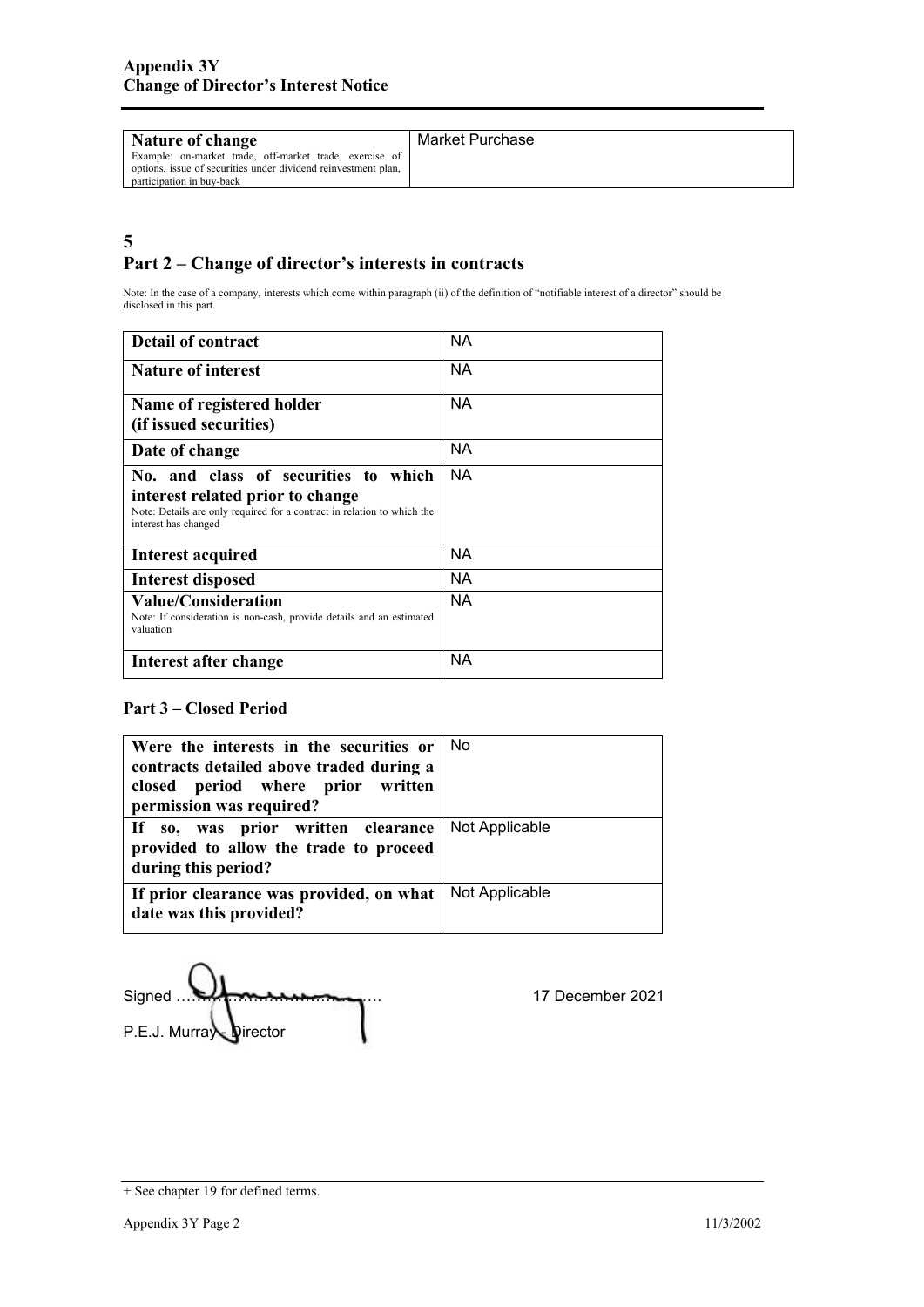*Rule 3.19A.2*

# **Appendix 3Y Change of Director's Interest Notice**

*Information or documents not available now must be given to ASX as soon as available. Information and documents given to ASX become ASX's property and may be made public.*

Introduced 30/9/2001.

| Name of entity: | <b>London City Equities Limited</b> |
|-----------------|-------------------------------------|
| ABN:            | 59 003 200 664                      |

We (the entity) give ASX the following information under listing rule 3.19A.2 and as agent for the director for the purposes of section 205G of the Corporations Act.

| <b>Name of Director</b> | <b>Neil E Schafer</b> |
|-------------------------|-----------------------|
| Date of last notice     | 4 November 2021       |

#### **Part 1 - Change of director's relevant interests in securities**

*In the case of a trust, this includes interests in the trust made available by the responsible entity of the trust*

Note: In the case of a company, interests which come within paragraph (i) of the definition of "notifiable interest of a director" should be disclosed in this part.

| Direct or indirect interest                                                                                                                                                       | Indirect change                                                                                                                  |  |
|-----------------------------------------------------------------------------------------------------------------------------------------------------------------------------------|----------------------------------------------------------------------------------------------------------------------------------|--|
| Nature of indirect interest<br>(including registered holder)<br>Note: Provide details of the circumstances giving rise to the                                                     | Indirect - Imperial Pacific Limited -<br>12,128,767<br>(Director & Shareholder)<br>Indirect - Lodge Road Super Fund -<br>128,350 |  |
| relevant interest.                                                                                                                                                                |                                                                                                                                  |  |
| Date of change                                                                                                                                                                    | 16 and 17 December 2021                                                                                                          |  |
| No. of securities held prior to change                                                                                                                                            | Indirect - Imperial Pacific Limited -<br>12,111,219<br>Indirect - Lodge Road Super Fund -<br>128,350                             |  |
| <b>Class</b>                                                                                                                                                                      | <b>Fully Paid Ordinary Shares</b>                                                                                                |  |
| <b>Number acquired</b>                                                                                                                                                            | 17,548                                                                                                                           |  |
| <b>Number disposed</b>                                                                                                                                                            | Nil                                                                                                                              |  |
| Value/Consideration<br>Note: If consideration is non-cash, provide details and<br>estimated valuation                                                                             | 6,000 at 47.0 cents per share $-$ 16 Dec<br>1,548 at 45.0 cents per share - 16 Dec'<br>10,000 at 47.0 Cents per share - 17 Dec   |  |
| No. of securities held after change                                                                                                                                               | Indirect $-$<br>Imperial Pacific Limited -<br>12,128,767<br>Lodge Road Super Fund -<br>128,350                                   |  |
| <b>Nature of change</b><br>Example: on-market trade, off-market trade, exercise of<br>options, issue of securities under dividend reinvestment plan,<br>participation in buy-back | Market Purchase                                                                                                                  |  |

Chapter 19 for defined terms.